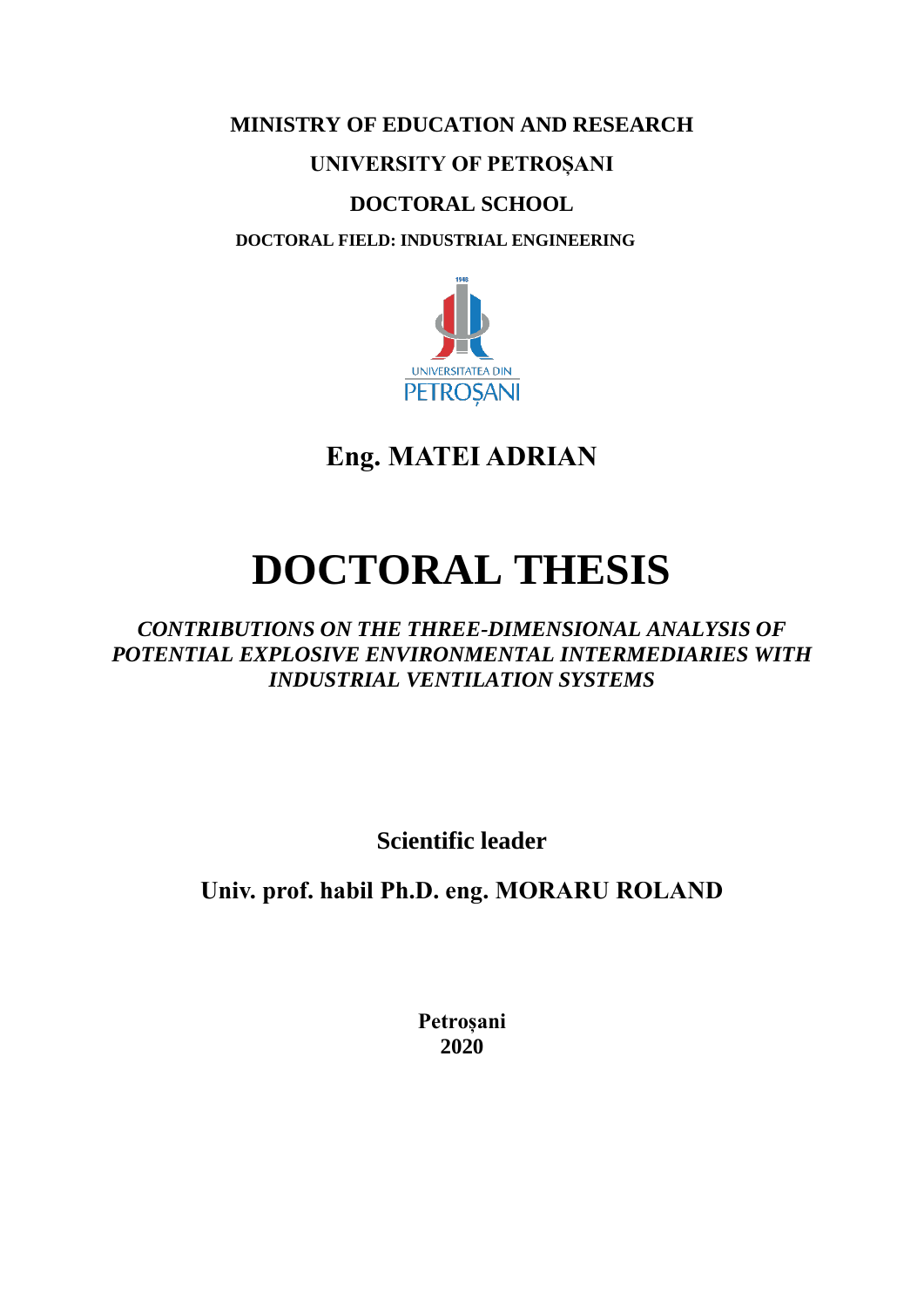# **CONTENTS**

|                     |                                                                   | 3.  |
|---------------------|-------------------------------------------------------------------|-----|
|                     | <b>LIST OF FIGURES</b>                                            | 5.  |
|                     | <b>LIST OF TABLES</b>                                             | 6.  |
|                     | <b>INTRODUCTION. THE IMPORTANCE AND NECESSITY OF THE</b>          |     |
|                     | TOPIC. OBJECTIVES AND STRUCTURE OF THE THESIS                     | 7.  |
| <b>CHAPTER I.</b>   | ATMOSPHERE OF INDUSTRIAL ENCLOSURES. SPECIFIC RISKS               |     |
|                     | <b>AND VENTILATION TECHNIQUES</b>                                 | 15. |
|                     | I.1 The external atmosphere of industrial premises                | 15. |
|                     | I.1.1 General                                                     | 15. |
|                     | I.1.2 Air pollution                                               | 16. |
|                     | I.1.2.1 Classification                                            | 16. |
|                     | I.1.2.2 Sources of pollution                                      | 17. |
|                     | I.1.2.3 Inorganic pollutants in the atmosphere                    | 17. |
|                     | I.1.3 Emissions of air pollutants                                 | 18. |
|                     | I.2 The inner atmosphere of industrial premises                   | 18. |
|                     | I.2.1 Risks due to pollution                                      | 20. |
|                     | I.2.1.1 Risk of intoxication and suffocation                      | 20. |
|                     | I.2.1.2 Risk of explosion                                         | 22. |
|                     | I.2.1.3 Risks of exposure to heat and cold                        | 22. |
|                     | I.2.2 Substances dangerous to the human body                      | 22. |
|                     | I.2.2.1 Dangerous substances                                      | 23. |
|                     | I.2.3 Occupational diseases                                       | 27. |
|                     | I.3 Industrial ventilation                                        | 28. |
|                     | I.3.1 Industrial ventilation techniques in potential environments | 28. |
|                     | explosive or toxic                                                | 29. |
|                     | I.3.1.1 Local ventilation                                         | 29. |
|                     |                                                                   | 29. |
|                     | I.3.1.1.1 Principles for achieving local ventilation              | 30. |
|                     | I.3.1.1.2 Capture devices                                         |     |
|                     | I.3.1.2 General ventilation                                       | 30. |
|                     | I.3.1.2.1 General principles of implementation                    | 31. |
| <b>CHAPTER II.</b>  | 2D SYSTEM ANALYSIS OF EXPLOSIVE ATMOSPHERES                       | 33. |
|                     | II.1 Flammability / explosiveness of explosive substances         | 33. |
|                     | II.2 Factors influencing flammability / explosiveness             | 34. |
|                     | explosive substances                                              | 34. |
|                     | II.2.1. Energy dependence                                         | 35. |
|                     | II.2.2 Temperature dependence                                     | 35. |
|                     | II.2.3. Dependence on chemical composition                        | 36. |
|                     | II.2.4 Fuel dependence                                            | 36. |
|                     | II.2.5 Pressure dependence                                        | 38. |
|                     | II.3. 2D analysis of the explosive phenomenon                     | 38. |
|                     | II.3.1. Coward - Jones explosive diagram                          | 44. |
|                     | II.3.2 Ellicott explosiveness diagram                             | 45. |
|                     | II.3.3 Explosive diagram of USBM - Zabetakis                      | 47. |
|                     | II.3.4 Ternary or Triangular Explosiveness Diagram - Kennedy      | 50. |
| <b>CHAPTER III.</b> | <b>EXPERIMENTAL RESEARCH ON THE USE OF EXPLOSIVITY</b>            |     |
|                     | <b>DIAGRAMS</b>                                                   | 52. |
|                     | III.1. Using the Coward - Jones explosive diagram                 | 52. |
|                     | III.2 Use of the Ellicott explosive diagram                       | 54. |
|                     | III.3 Using the USBM - Zabetakis explosive diagram                | 55. |
|                     | III.4 Use of the Ternary - Kennedy explosive diagram              | 56. |
|                     | III.5 Use of the CCSM - Bardocz explosiveness diagram             | 57. |
|                     |                                                                   |     |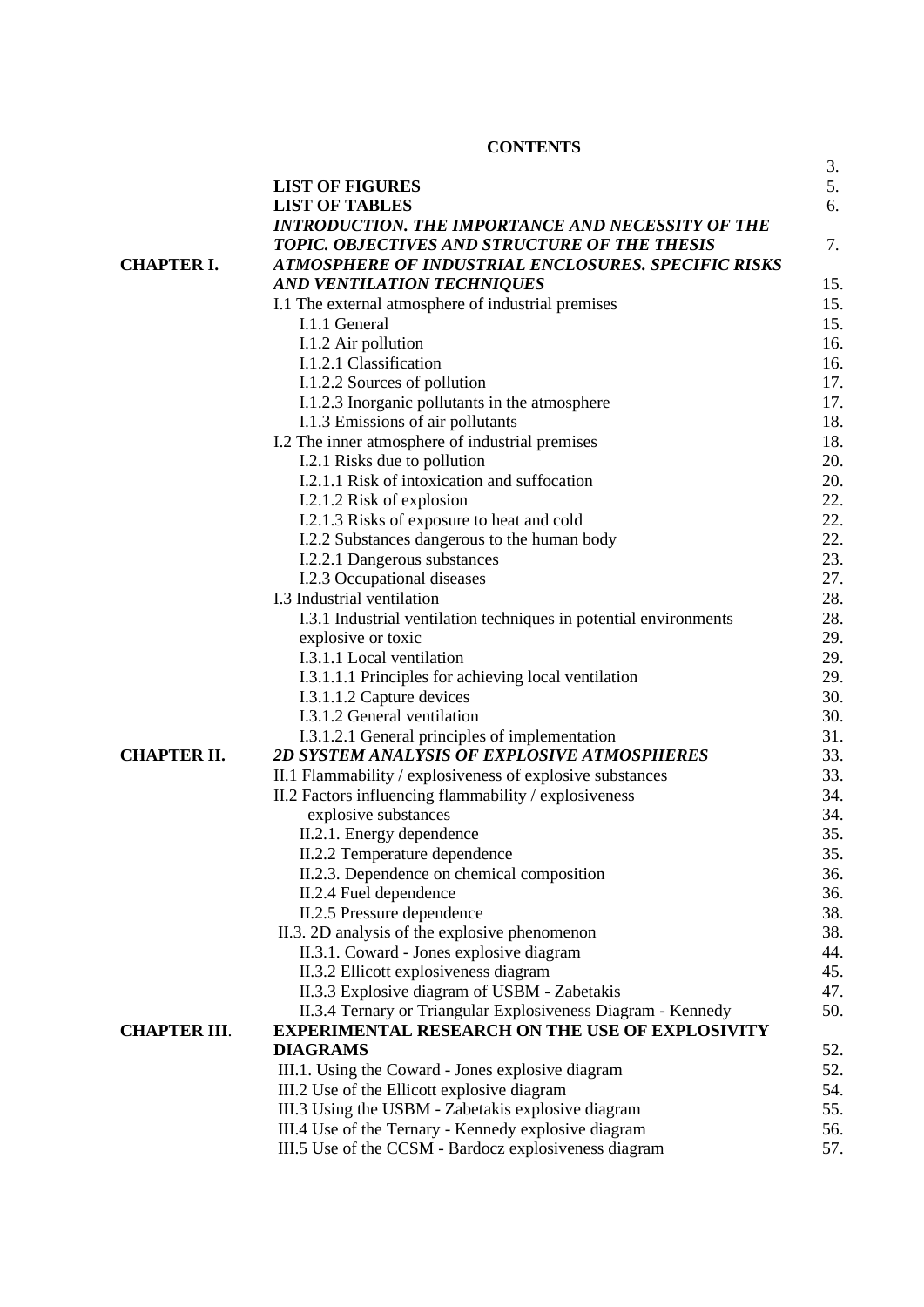| <b>CHAPTER IV.</b>   | ANALYTICAL RESEARCH OF THE EXPLOSIVE                              |      |
|----------------------|-------------------------------------------------------------------|------|
|                      | <b>ATMOSPHERE IN 3D SYSTEM</b>                                    | 59.  |
|                      | IV.1. The Coward - Jones explosive triangle                       | 59.  |
|                      | IV.2 Use of the explosiveness diagram                             | 61.  |
|                      | IV.3 Coward - Jones Diagram                                       | 63.  |
|                      | IV.4 Explosive prism                                              | 64.  |
|                      | IV.5 Use of the explosive prism                                   | 71.  |
| <b>CHAPTER V.</b>    | DESCRIPTIVE GEOMETRIC ANALYSIS OF THE                             |      |
|                      | <b>EXPLOSIVE ATMOSPHERE IN 3D SYSTEM</b>                          | 75.  |
|                      | V.1. Representation of the point                                  | 76.  |
|                      | V.1.1 Double orthogonal projection                                | 76.  |
|                      | V.1.2 Triple orthogonal projection                                | 79.  |
|                      | V.2 Representation of the line                                    | 81.  |
|                      | V.2.1 Lateral projection on the lateral plane                     | 83.  |
|                      | V.3 Representation of the plan                                    | 83.  |
|                      | V.3.1 Plan parallel to the ground line                            | 85.  |
|                      | V.3.2 The relative positions of two planes                        | 86.  |
| <b>CHAPTER VI.</b>   | <b>GEOMETRIC ANALYTICAL MODELING OF THE EXPLOSIVE</b>             |      |
|                      | <b>ATMOSPHERE IN THE 3 D SYSTEM</b>                               | 87.  |
|                      | VI.1. Geometric analytical presentation in planar system          | 87.  |
|                      | VI.1.1. Analytical geometric treatment of the point in the        |      |
|                      | explosive triangle                                                | 87.  |
|                      | VI.1.2. Analytical geometric treatment of the line                | 90.  |
|                      | VI.1.3 Analytical geometric treatment of the plan                 | 92.  |
|                      | VI.2. Geometric analytical presentation in spatial system         | 93.  |
|                      | VI.2.1 Analytical geometric treatment of the point                | 93.  |
|                      | VI.2.2 Analytical geometric treatment of the line                 | 97.  |
|                      |                                                                   | 101  |
| <b>CHAPTER VII.</b>  | DEVELOPMENT OF THE PCMEX COMPUTER PROGRAM FOR                     |      |
|                      | <b>EXPLOSIVE MEDIA BEHAVIOR</b>                                   | 105. |
|                      | VII.1 Establishing the potential of regression analysis as a tool | 105. |
|                      | prediction of the explosive atmosphere                            | 105. |
|                      | VII.1.1 Linear mathematical regression                            | 108. |
|                      | VII.1.2 Nonlinear mathematical regression                         | 113. |
|                      | VII.2 Critical time forecasting                                   | 113. |
|                      | VII.2.1 Theoretical aspects                                       | 118. |
|                      | VII.2.2 Verification of the theoretical model                     | 120. |
|                      | VII.3 Program for forecasting the critical time                   | 120. |
|                      | VII.3.1 Programming language R                                    | 125. |
| <b>CHAPTER VIII.</b> | PCMEX VALIDATION: CASE STUDY ON CRITICAL TIME                     |      |
|                      | <b>DETERMINATION</b>                                              | 126. |
| <b>CHAPTER IX.</b>   | CONCLUSIONS, PERSONAL CONTRIBUTIONS AND FUTURE                    | 133. |
|                      | <b>RESEARCH DIRECTIONS</b>                                        |      |
|                      | IX.1 Conclusions                                                  | 134. |
|                      | IX.2 Personal contributions                                       | 137. |
|                      | IX.3 Limitations of the study and future research directions      | 139. |
|                      | IX.3.1 Limitations of the study                                   | 139. |
|                      | IX.3.2 Future research directions                                 | 139. |
| <b>BIBLIOGRAPY</b>   |                                                                   | 141. |
| <b>ANNEXES</b>       |                                                                   | 148. |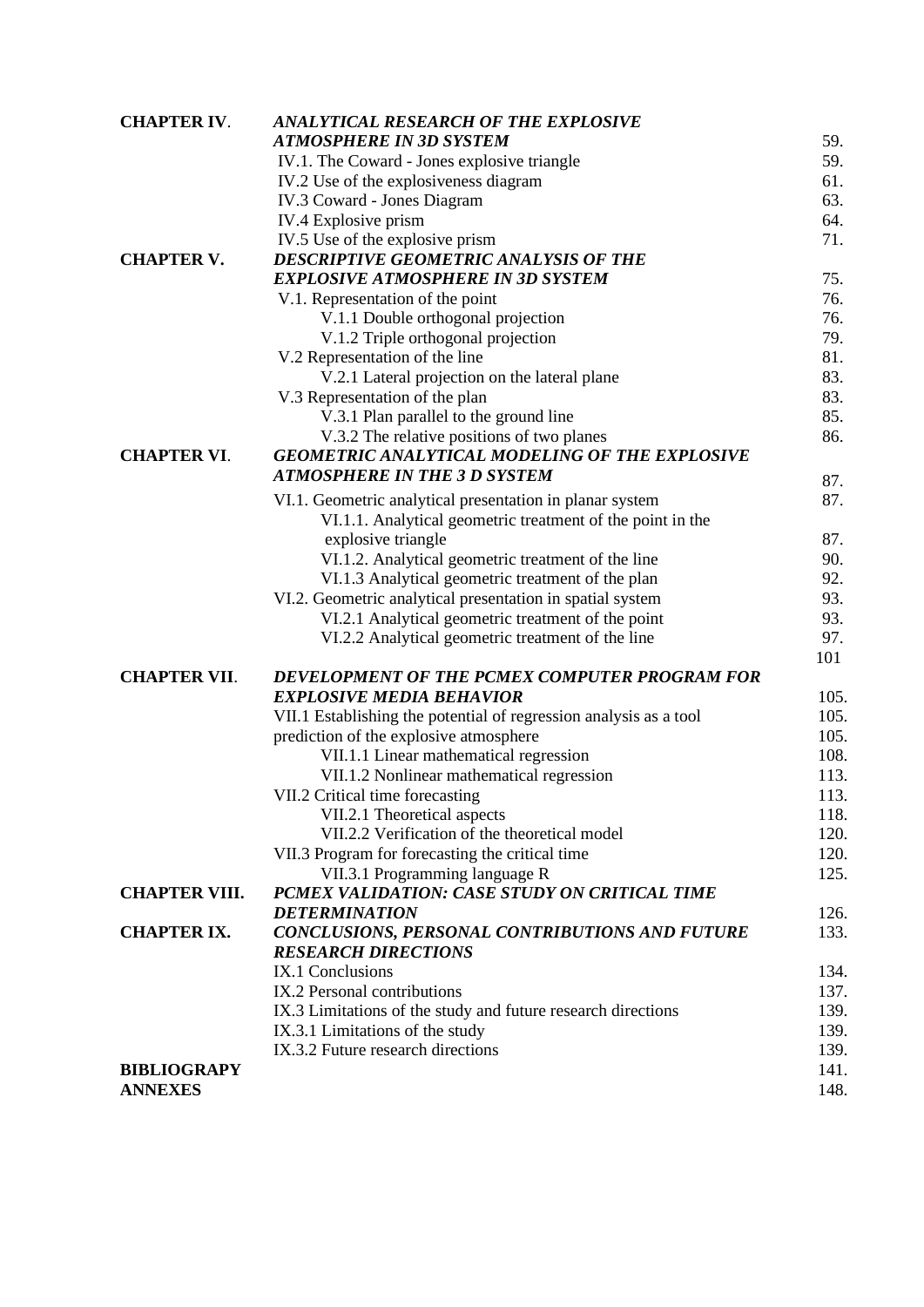#### **1. KEY WORDS**

Furthermore, for a better understanding of the following exposure, it is necessary to enumerate some notions specific to the approached field: flammable / explosive environment, risk, danger, 3D modeling of the explosive mixture, explosiveness diagram, explosiveness prism, industrial ventilation system, critical time forecast, generalized Ex distance, PCMEX computer program.

## **2. THE IMPORTANCE AND NECESSITY OF THE TOPIC. OBJECTIVES AND STRUCTURE OF THE THESIS**

The risks encountered in the industry in the form of potential hazards can generate, in case of materialization of the potential of specific danger, work accidents, occupational diseases and loss of life, as a result of an unexpected disruption in the work process.

**The need** to identify the risks encountered at industrial level and in particular the risk of explosion, is an urgent need for the following reasons:

- one of the most important risks is the risk of explosion;
- in the continuous operation of the economic objectives related to the active industries, substances are used or appear in the form of gases, mists, dusts or dusts that can create potentially explosive or toxic atmospheres;
- in order to avoid the risk of explosion, it is necessary to eliminate the damage situations that can lead to the loss of human lives, material losses, respectively the closure of some industrial objectives;
- avoiding or reducing the risk of explosions by establishing the behavior of explosive environments, as a proactive measure, is a priority;
- the main measure to prevent explosions is to achieve adequate ventilation at the level of isolated or closed premises;
- the issue of explosion risk in industrial premises must be addressed not only in terms of achieving an optimal ventilation system, but also in terms of monitoring the atmospheres of industrial premises with the help of specific tools such as explosiveness diagrams;
- the associated danger and risk of explosion, which is permanently present in certain industrial premises and which expose workers during work processes, is an extremely strong motivation for identifying new means and ways to prevent explosion-type phenomena.

The probability of the formation of an explosive medium in the case of the availability of a mixture of flammable gases depends on the degree of flammability of these substances when mixed with air. The explosive medium is formed when the required degree of dispersion is reached with the simultaneous condition of the concentration of flammable substances in the analyzed mixture within the limits of explosion. By their very nature, gases and vapors are characterized by a sufficient degree of dispersion. The specialized literature in the field of occupational risk analysis in the industrial environment describes numerous and varied methods and tools applicable in the field of risk assessment, for example in order to identify sources of danger (checklists, analysis failure modes, effects and criticality, command error analysis, study HAZOP, preliminary risk analysis) or intended for quantitative or semiquantitative estimation (event analysis, analysis based on failure or event trees, cause-and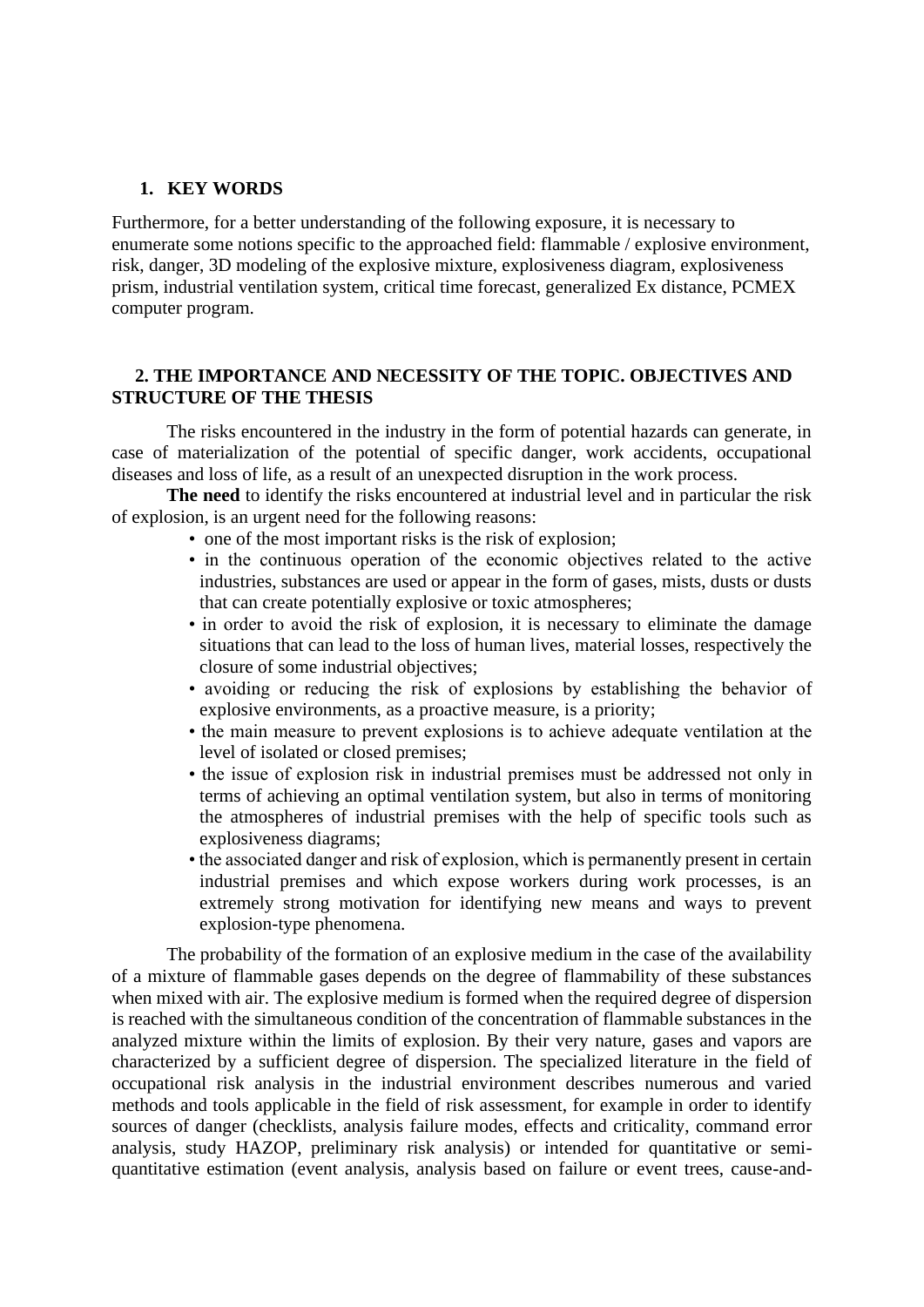effect diagrams, Tripod-Beta method, etc.), but in case of explosion protection, they do not they are useful only in exceptional situations, for example for determining ignition sources in complex technical installations. All these aspects support the importance and opportunity of scientific research dedicated to the three-dimensional analysis of potentially explosive environments that interact with industrial ventilation systems in order to reduce the risk of explosion. The research results from the doctoral thesis can be directly used by all specialists / decision makers in the field of Occupational Health and Safety within the industrial units.

## **The objectives of the thesis**

#### *The general objective*

The main objective of the PhD research is based on the idea to define a methodological approach *completely new and inventive* in terms of analyzing three-dimensional potentially explosive environments and tools specific application in order to establish permanent point defining the atmosphere of industrial premises in relation in terms of explosiveness.

*The intended result* is the development of a 3D system for the analysis of explosive atmospheres and, explicitly, refers to the construction and practical use of the prism of explosiveness in industrial work environments. Also, the intended result consists in identifying, developing and making the necessary mathematical tools in order to establish the critical time required for a point that defines the atmosphere in the industrial precinct until it reaches the prism of explosiveness, extremely important parameter for sizing and determining the application. of prevention measures, among which the most important are: pre-alarm, alarm and evacuation of personnel.

# *Specific objectives*

- I. carrying out a documentary study on the atmosphere of the industrial premises, of the specific risks and of the applicable ventilation techniques;
- II. study of plane graphical systems usable for the analysis of explosive atmospheres.
- III. validation of the use of explosiveness diagrams;
- IV. elaboration of an original method, with novelty character at national level, of threedimensional analytical research of explosive atmospheres;
- V. establishing the mathematical basis from a descriptive-geometric, respectively analytical-geometric perspective of the explosive atmospheres in a threedimensional system;
- VI. elaboration of a computer tool for forecasting the behavior of explosive environments in order to establish the critical time.

#### **3. THESIS STRUCTURE**

The doctoral thesis is composed of IX chapters and includes 132 pages dedicated to the scientific approach itself and 13 pages corresponding to the 2 annexes, 79 figures, 10 tables and 141 bibliographical references.

The composition of the thesis by chapters follows a logical, procedural approach, each chapter presenting aspects that were introduced in the design and elaboration of the method of three-dimensional analysis of explosive media and - subsequently - in the development of PCMEX computer application for predicting explosive media behavior.

In the paper are presented synthetically and systematically personal research, representing the results of efforts to document, collect and process data and - especially design. The doctoral thesis is conceived as a unitary whole that starts from the documentary study and ends with the methods and tools necessary for the innovative analysis in threedimensional system of explosive environments.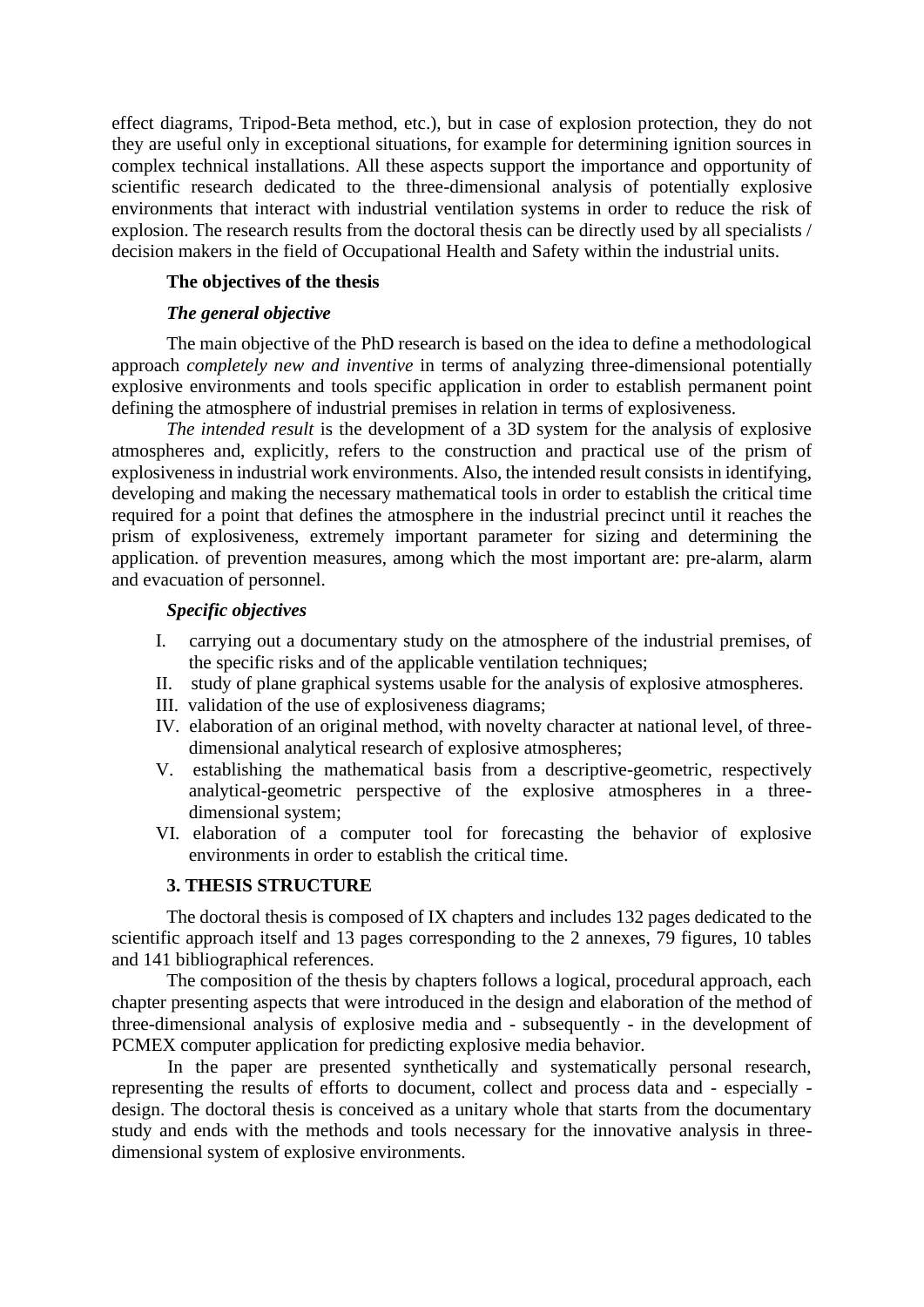*Chapter I* entitled *"The atmosphere of the industrial premises. Specific risks and ventilation techniques ",* aims at delimiting the conceptual framework of the research, including notions regarding the external atmosphere of industrial premises, with direct reference to air pollution, classification of pollution modes, pollution sources and inorganic pollutants of the atmosphere, respectively regarding the emissions of air pollutants. Also, information specific to the indoor atmosphere of industrial premises is synthesized, where the risks due to pollution were analyzed, with special emphasis on the risks of intoxication and asphyxiation, the risk of explosion and the risk of exposure to extreme temperatures. Substances dangerous to the human body and occupational diseases that may occur as a result of exposure to the human body are analyzed. In addition, the elements of industrial ventilation are presented, with a direct focus on industrial ventilation techniques and potentially explosive or toxic environments. In this context, the local ventilation systems, the principles of achieving local ventilation, respectively the devices for capturing the noxious substances were analyzed. At the same time, the general ventilation systems were presented and analyzed, with emphasis placed on the general principles of implementation, respectively on the compensation air. It was pointed out that general ventilation accepts a certain degree of residual pollution, which is the main reason why it should be used only as an addition to local ventilation, in particular to ensure a minimum contribution of fresh air in the premises and to dilute pollutants not captured by the local suction system.

*Chapter II* entitled *"2D system analysis of explosive atmospheres"* is dedicated to the study of explosive atmospheres and their methods of graphical analysis; in this context, the flammability / explosiveness property of the explosive substances was analyzed in detail, respectively the factors that influence their flammability / explosiveness. Among the factors influencing the flammability of explosive substances were analyzed in particular: dependence on energy, temperature, chemical composition, explosive substances and pressure. Regarding the graphical analysis of the explosion phenomena, the explosiveness diagrams in 2 D system were studied, namely: Coward - Jones, Ellicott, USBM - Zabetakis, Kennedy Ternary or Triangular diagram and CCSM - Bardocz. It has been pointed out that after 1975, when Hertzberg tried to establish in depth the theory of flammability, but at an academic level, difficult to use by practitioners, this field was well deepened and new laws appeared that govern the phenomenon of flammability / explosiveness as well as the factors that influence it. Currently, professional methods in the field of flammable atmospheres consisting of gas mixtures or dilution gases are set out in ISO 10156/2010, which contains test methods and methods for determining the flammability of gas mixtures.

*Chapter III* entitled *"Experimental research on the use of explosive diagrams"* is devoted to conducting numerical case studies based on concrete data obtained by measurements in industrial premises, on the practical use of explosive diagrams Coward - Jones, Ellicott, USBM - Zabetakis, Ternara or Triangular Kennedy and CCSM - Bardocz, in order to detect their applicability in further research.

*Chapter IV "Analytical research of the explosive atmosphere in 3D system"* presents the results of the totally new theoretical and conceptual analysis on the approach of explosive atmospheres in three-dimensional system. In this regard, the Coward - Jones explosive triangle and the use of the explosive diagram are explained in detail. It has been shown that if the ventilation systems used become inefficient, either by improper use or by changing the functional parameters over time, then the dilution of explosive gases is achieved with low efficiency and consequently the explosive gas concentrations may exceed the lower explosive limits. Under these conditions, in the presence of an efficient source, there is an explosion phenomenon with devastating effects and which can create mechanical or environmental conditions incompatible with life. Based on the presented premises, a strictly necessary measure is to ensure the monitoring of the working atmosphere in order to identify at an early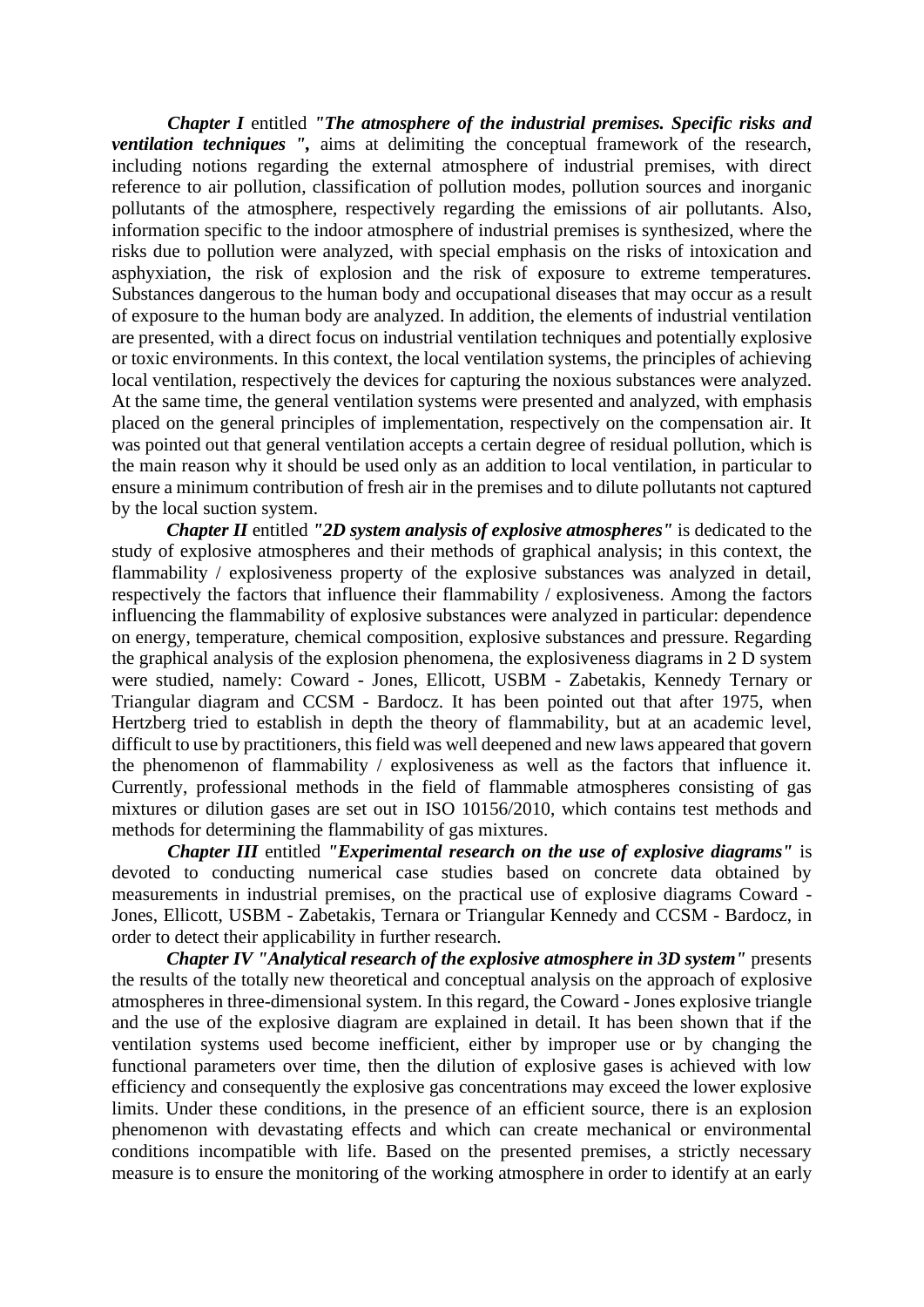stage any trend to increase the concentration of explosive gases above the maximum limits allowed by current legislation. It also analyzes for the first time the construction and use of the explosive prism, which is a step forward in terms of the analysis of explosive atmospheres in terms of conceptual, visual, analytical and results.

*Chapter V "Descriptive geometric analysis of explosive atmosphere in 3D system"* is dedicated exclusively to establishing the descriptive-geometric mathematical basis for the representation of point, line and plane in order to analyze and understand how the explosive prism works to control explosive atmospheres. The specific case that represents the ratio between the plane in which the points defining the monitored atmosphere are located) and the plane generated by translating the line defined by the point specific to the lower explosive limit are elucidated.

*Chapter VI "Analytical geometric modeling of the explosive atmosphere in 3D system*" includes the conceptual mathematical apparatus, geometric analytical that was developed to understand how to operate the explosive prism in order to control explosive atmospheres. In this sense, the point and line in the plane system, respectively the point and the line in the space system, were analyzed analytically geometrically. In the case of the explosive prism, the developed model can be applied for the intersection of the line or space curve obtained by linear or nonlinear regression with the distribution plane, and the result is represented by a point through whose coordinates both oxygen and methane concentrations are obtained. the time at which the monitored atmosphere becomes explosive. The obtained results were used directly in the elaboration of the PCMEX computer program.

*Chapter VII "Development of the PCMEX computer program for forecasting the behavior of explosive environments"* is devoted to the development of a computer program, usable for viewing the evolution of any potentially explosive atmosphere, monitored and established critical time. In this sense, a mathematical model has been developed that uses the use of regression analysis as a tool to predict the evolution of the explosive atmosphere, with direct reference to linear and nonlinear mathematical regression. At the same time, the mathematical form for forecasting the critical time was made, which represents the period of time necessary for a point that defines the monitored atmosphere until the moment when it reaches the prism of explosiveness. Also, the computer program PCMEX was developed for predicting the critical time specific to explosive environments, using the programming language R. The language R allows the user, for example, to program instruction groups for the successive analysis of data sets. It is also possible to combine several statistical functions in a single program to perform more complex analyzes. While classical software immediately displays the results of an analysis, R stores these results in an "object", so that an analysis can be performed without displaying any results. Thus the user can extract only the part of the result he is interested in. For example, if someone runs a series of 20 regressions and wants to compare different regression coefficients, R can only display the estimated coefficients: so the result can have a single line, while a classic software can open 20 windows with results. The explosive prism has the advantage that the point  $X$  (), which defines the monitored atmosphere, allows, by projection in the planes CH4 -  $\overline{0}$  - t or O2 - 0 - t and then on the line t, to determine the time in which the monitored area reaches the prism. of the explosive, the period of time inside the explosive prism, as well as the moment when it comes out of the explosive prism

*Chapter VIII entitled "Validation of PCMEX: case study on determining the critical time*", represents an applicative quintessence of the research results undertaken during the doctoral internship, materializing the realization of a case study developed starting from real data on explosive gas and oxygen concentration. , at the level of an industrial premises and running the PCMEX program in order to establish the critical time. The results obtained provide a clear picture of the dynamics of the formation of explosive atmospheres, respectively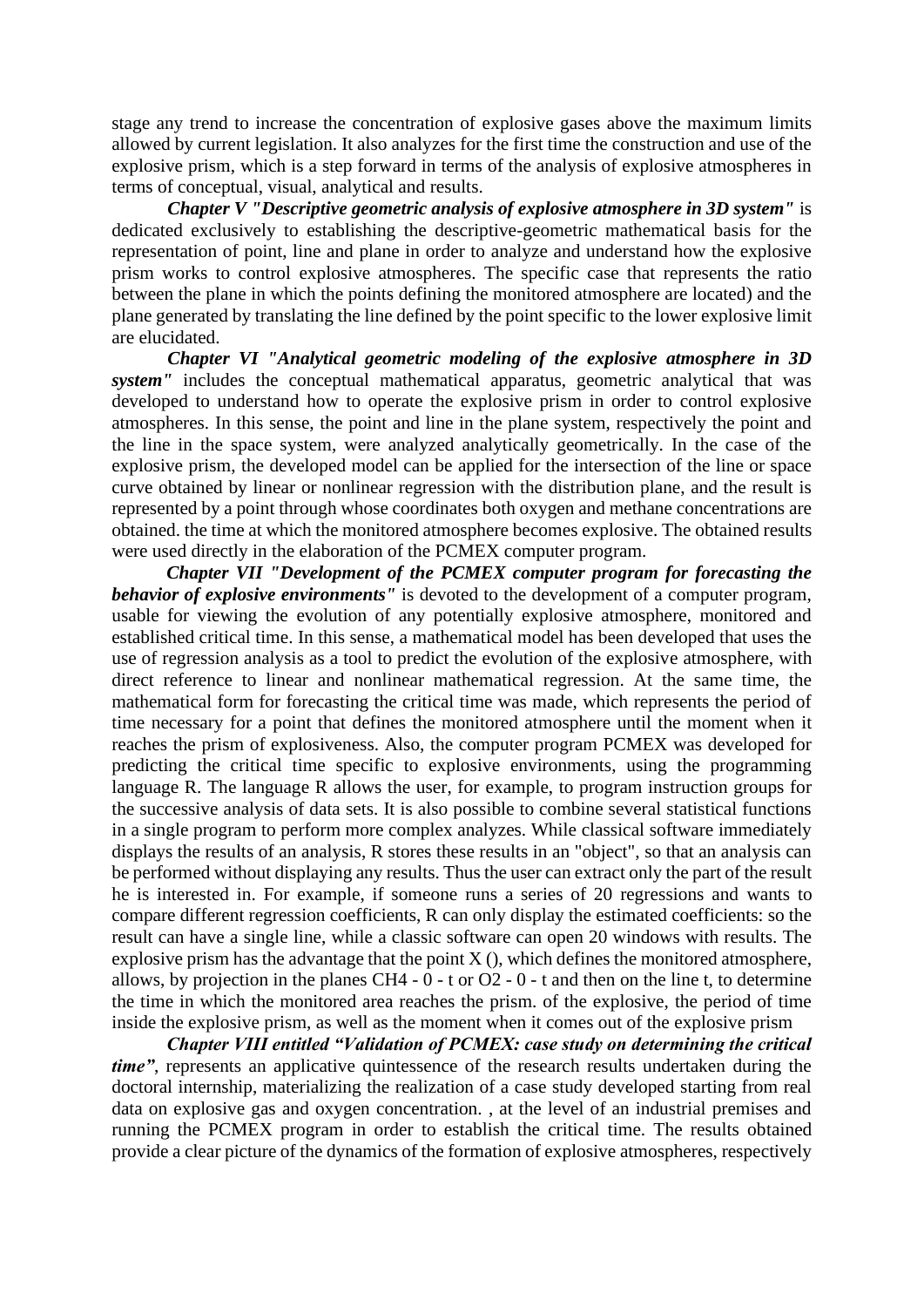a trajectory of the point that defines the monitored atmosphere in relation to the prism of explosiveness.

*Chapter IX "Conclusions, personal contributions and future research directions"*  summarizes the main aspects of the study and conceptual analysis of the phenomena, methods, applications and results obtained. The presentation of their own contributions in the area of the topic studied in the doctoral thesis, highlighted the original theoretical and applied contributions, a much higher interest being given to the way in which they can be integrated and capitalized.

Starting from the highlighting of certain inherent limits of the research undertaken, the main research directions in which future efforts to reduce the risk of explosion should be directed have also been identified.

*The degree of novelty* of the doctoral thesis consists in the progressive, procedural approach, based on the latest knowledge, theoretical foundations, principles and hypotheses in the field of explosive atmospheres, in a form that allows understanding of two-dimensional and three-dimensional concepts, phenomena and analyzes. of the monitored industrial premises with risk of formation of explosive atmospheres. The method proposed in Chapter IV can be appreciated as having a novelty at national and international level, as well as the application materialized through the PCMEX software. The issue of the thesis was structured so that the scientific novelty and the practical value of the paper reside in several elements highlighted in the final chapter.

*Degree of complexity:* given the nature of the systems approached, the importance of the legislative complex and regulations, the multitude of information sources and the evolution of scientific research in the field, for conceptualizing the system and theoretical basis of methods used for three-dimensional analysis of potentially explosive environments interacting with industrial ventilation, knowledge from several fields of knowledge was required (industrial ventilation, mining aeration, aerodynamics, thermotechnics, mathematics, computer science, automation, etc.) which gives the doctoral thesis a pronounced interdisciplinary and multi-disciplinary character.

#### **4. PERSONAL CONTRIBUTIONS**

In this doctoral thesis we have described original tools and solutions to support specialized personnel in the field of Occupational Safety and Health and other factors interested in fulfilling the obligations provided in the national legislation on explosion prevention.

 It is considered that the theoretical part, the methodological part and the applied part that we developed during the doctoral internship summarized below, are original contributions in the field of research aimed at preventing and controlling potentially explosive atmospheres.

Personal contributions in this field include both theoretical and practical aspects.

# *From the point of view of bibliographic research and analysis of the current state of the topic:*

We performed an analysis of the atmosphere of industrial premises with emphasis on the outer atmosphere and their inner atmosphere. Starting from the fact that ventilation is the primary protection against the formation of explosive or toxic atmospheres, we analyzed and deepened the industrial ventilation systems, respectively the general principles of their realization.

#### *From the point of view of research objectives:*

We have identified on the basis of the studies carried out, the difficulties and problems that lead to the risk of explosion in industrial premises and we have established accordingly the research objectives in this thesis.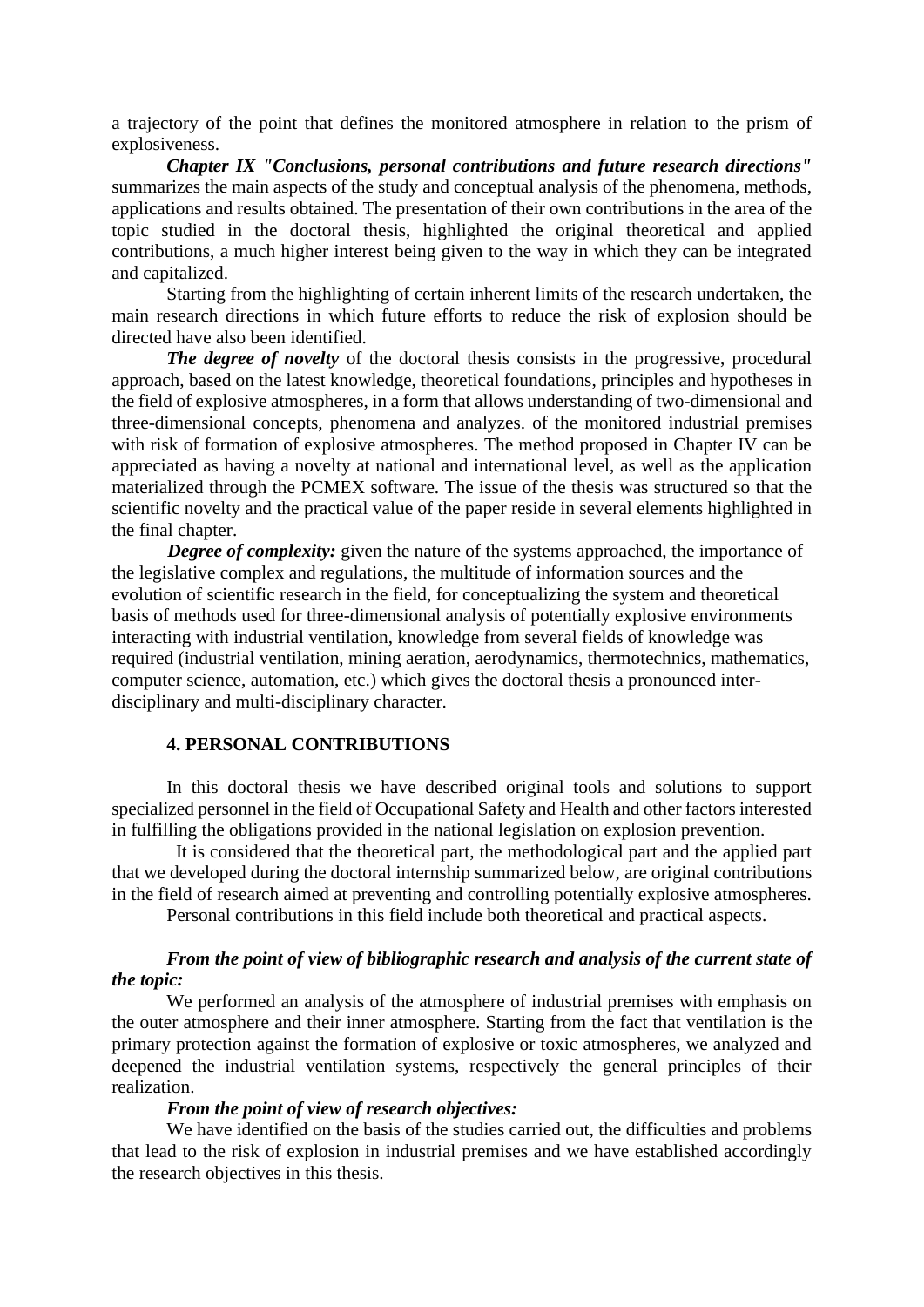We detected the specific objectives and we clearly established the directions of action for fulfilling the mediating objectives circumscribed to the theme of the paper based on carefully selected principles.

We have identified the possibility of developing a computer application, practicable for users without advanced knowledge in the computer field.

# *From the point of view of theoretical research:*

For the analysis in 2D system of explosive atmospheres we analyzed the flammability and explosiveness of explosive substances.

We also deepened and analyzed the factors that influence the flammability and explosiveness of explosive substances.

For the analysis in 2 D system of the explosiveness phenomenon we analyzed and deepened the different explosiveness diagrams made in plan plane.

Regarding the analysis of explosive atmospheres, we detailed the explosive triangle, its meaning and how to use it.

As another novelty, in my scientific approach, I performed the analysis of the explosive atmosphere in 3D system. For this, we modified the Coward - Jones explosiveness diagram in a 2 D system and transformed it into an explosive prism, a 3 D system, by attaching the time coordinate axis.

We also explained how to make and use the explosive prism. In order to broaden the theoretical scope of the explosive atmosphere, we performed a descriptive geometric analysis of the explosive atmosphere in the 3 D system.

We geometrically analyzed the representation of the point, the line, and the plane in the 3 D system. In addition, we performed the geometric analytical treatment of the explosive atmosphere in the 3 D system.

In the first phase, we performed the geometric analytical treatment in planar system, after which we performed the geometric analytical treatment in spatial system. In order to mathematically determine the point in space that defines the atmosphere in an industrial precinct in relation to the explosive prism and the evolution of the point in the 3D system, we analyzed the characteristics of linear mathematical regression given that the trajectory of the point is linear.

Additionally, we developed a program for predicting critical explosion time in R language.

## *In terms of practical and applied contributions:*

To illustrate the practical application of explosive diagrams we conducted a case study on the use of explosive diagrams.

In order to visualize the applicative nature of the explosive prism, we conducted a case study on determining the critical time.

In order to ensure the applicative character of the explosive prism, we analyzed and developed the mathematical apparatus necessary to determine the critical time in order to cover the point that defines the atmosphere in an industrial precinct, in the initial phase and when the explosive prism is reached.

# *In terms of disseminating the results:*

During the doctoral internship and the previous documentations, I published as first author and co-author a number of 18 articles and scientific papers, 11 books and 4 patent applications as follows (details in annex 4):

• 3 articles published in indexed journals Clarivate Analytics Web of Science - WoS  $(ISI)$ ;

• 6 scientific papers published in the volumes of scientific events indexed Clarivate Analytics Web of Science-WoS (ISI) Proceedings;

• 3 scientific papers published in BDI indexed specialized journals;